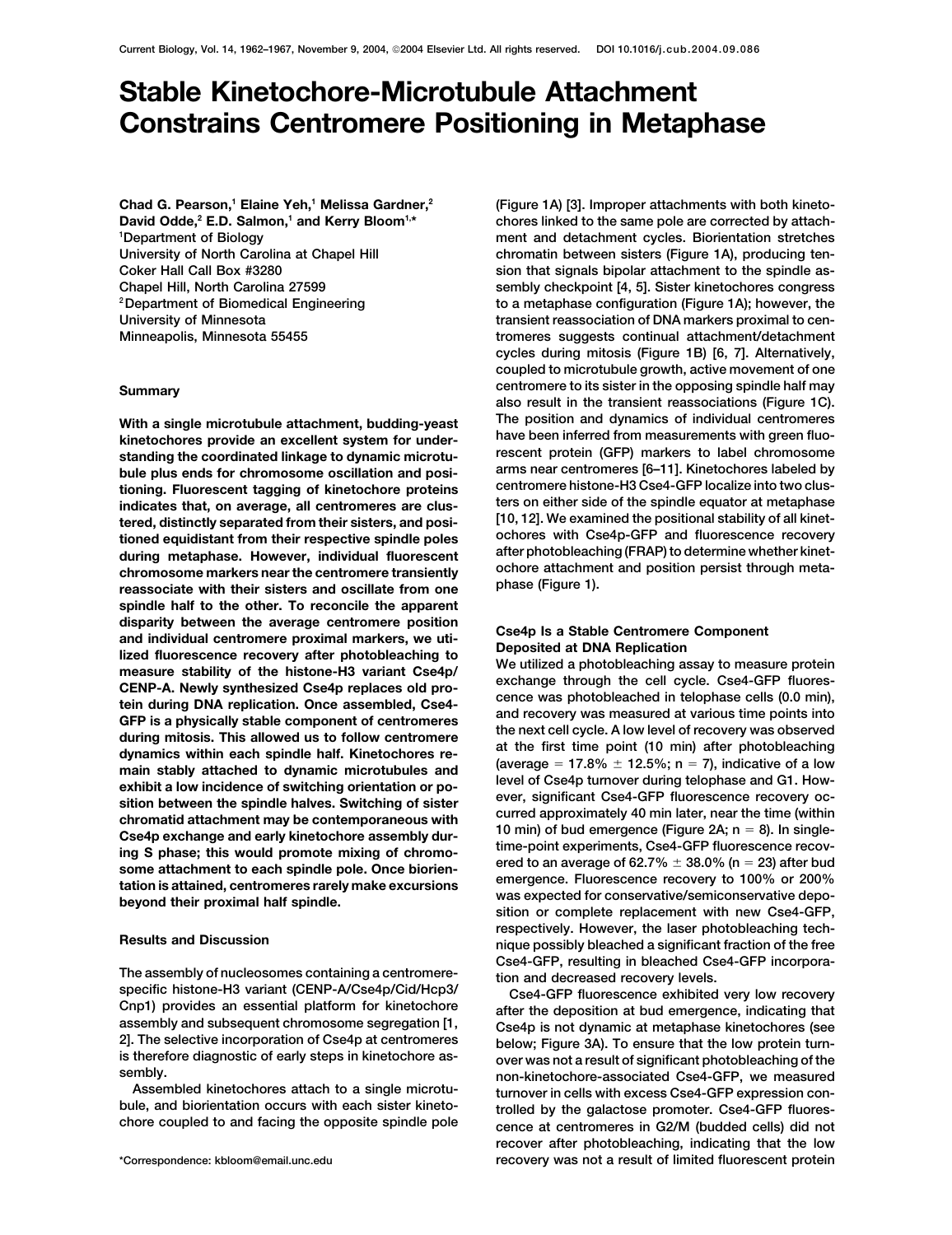



C Kinetochore oscillation and centromere reassociation



**mere movements across the spindle equator into the opposite spindle half. Loss in kinetochore attachment to single microtubules results in centromere reassociation with a sister centromere crossing Stable Kinetochore Attachment and Positioning into the opposite spindle half. within the Metaphase Half Spindle**

**gence, occurs at approximately the time of centromere exchangeable, (2) kinetochores detach (Figure 1B), or replication during the beginning of S phase [14–16]. (3) kinetochores move into the opposite half spindle via Cse4p remains stable at kinetochores until the onset of microtubule assembly (Figure 1C). Cse4-GFP recovered DNA synthesis. The significant fluorescence recovery near the time of bud emergence reflects new Cse4-GFP 3A; n 9), indicating that Cse4-GFP was a physically deposition. After deposition, Cse4p remains stable at stable component of budding-yeast centromeres during**

**protein, we monitored differentially labeled copies of recovery, we performed single-time-point experiments** *CSE4***. A wild-type strain (EYY3030) was constructed 10 or 20 min after photobleaching. The bleached fluores**with a second copy of *CSE4-GFP* under the control of **the GAL1** promoter. We induced Cse4-GFP expression **for 2–3 hr to label all centromeres and then repressed after an average time of 10.6 and 20.3 min, respectively it to monitor replacement of the Cse4-GFP with an en- (n 9 for each condition). This low fluorescence recovdogenous cellular level of unlabeled Cse4p. If the Cse4- ery indicated that (1) Cse4p is a stable protein compo-GFP was stable at the time of replication, then we ex- nent at metaphase kinetochores, (2) centromeres remain**

**pected to see persistence of Cse4-GFP fluorescence. Galactose-induced Cse4-GFP expression resulted in fluorescent protein incorporation at the centromeres (Figure 2B). Asynchronous cells were then shifted to glucose medium, and telophase cells with Cse4-GFP labeled centromeres were followed in the next cell cycle (Figure 2B). Within 10 min of bud emergence, mother cell Cse4-GFP fluorescence could not be detected at kinetochores over background fluorescence (Figure 2B; 19/22 cells). The unbudded daughter cell retained Cse4- GFP fluorescence until bud emergence, when it lost fluorescence signal (Figure 2B; 6/6 cells). The advanced cell cycle timing of mother relative to daughter cells illustrates that loss of fluorescence at bud emergence was not the result of photobleaching during image acquisition. Rather, fluorescence did not significantly decrease until bud emergence from these daughter cells. Fluorescence loss in the mother and daughter cells at approximately the time of bud emergence and early DNA replication indicated that Cse4-GFP at the original centromere exchanges with unlabeled Cse4p.**

**The loss and complete exchange of Cse4p may render kinetochores nonfunctional until Cse4p deposition and reassembly occurs. The predicted loss in kinetochore function during Cse4p exchange provides a model for microtubule detachment during a specific phase of the cell cycle: DNA replication. Alternatively, Cse4p may be dispersed for a limited time in the cell cycle without Figure 1. Models for Metaphase Kinetochore Movements and Mi- disrupting kinetochore function. However, if Cse4p is crotubule Attachment essential for kinetochore establishment and mainte- (A) At metaphase, kinetochores remain attached to their respective nance [17–20], this detachment mechanism during early** spindle poles and are dynamically positioned within their proximally<br>attached spindle halves. These centromeres do not cross the spin-<br>dle equator to move into the opposite spindle halves. These centromeres do not cross th

(C) Kinetochore oscillations from one spindle half to the opposite.<br>
Reduced tension between sister centromeres by microtubule<br>
The fact that Cse4p is physically stable at the centro-<br>
growth and movement of the distal hal **each coupled to polymerization dynamics of kinetochore microtubules (Figure 1C). One half-spindle cluster levels (n 3; data not shown). The stability of kineto- of Cse4-GFP was photobleached, and fluorescence rechore bound Cse4p has also been shown by S. Biggins covery was measured for 12 min after the bleach event and K. Collins ([13], this issue of** *Current Biology***). (Figure 3A). Fluorescence recovery of the bleached Daughter cell formation, as demarcated by bud emer- Cse4-GFP cluster was expected if (1) Cse4p protein is 4.6% (range 0.0%–19.3%) (Figure metaphase kinetochores. metaphase. To further minimize the contribution of pho-To determine if new Cse4-GFP is exchanged for old tobleaching (during acquisition) to the low fluorescence** cence recovered an average of  $4.5\% \pm 7.3\%$  (range **4.4% (range 0.0%–13.4%)**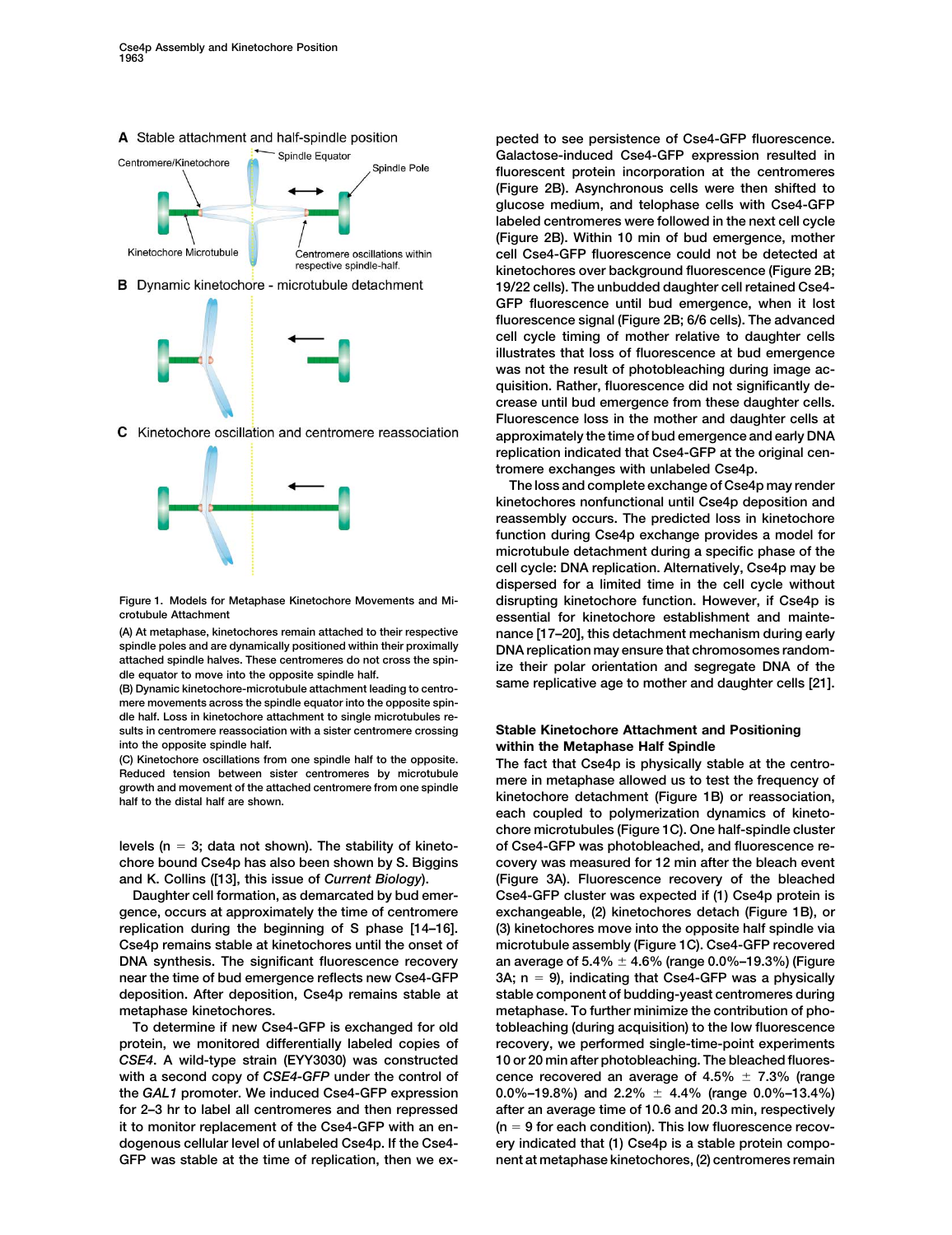

**Figure 2. Cse4p Deposition with Bud Emergence**

**(A) Wild-type Cse4p fused to GFP was photobleached in telophase cells (0.0 min), and fluorescence recovery was followed in the next cell cycle. Coincidently with bud emergence (within 10 min), significant recovery of the bleached Cse4-GFP occurred (40.0 min). Arrowheads in the fluorescence images indicate the centromere clusters.**

**(B) When grown in galactose, a strain (EYY3030) with a single copy of** *GAL1-CSE4- GFP* **and the endogenous** *CSE4* **gene intact incorporated Cse4-GFP at centromeres (0.0 min). Cse4-GFP expression was repressed by shifting cells to glucose. Telophase cells with Cse4-GFP at the centromeres (0.0 min) were followed into the next cell cycle. Fluorescence was lost from the mother cell prior to bud emergence (5.0 min). Fluorescence was not lost from the daughter until daughter cell bud emergence (55.0–60.0 min). All Cse4- GFP fluorescence was replaced by endogenous, unlabeled Cse4p. The scale bar repre**sents  $2 \mu m$ . Time is in minutes.

**attached to their microtubule, and (3) centromeres oscil- perimentally observed recovery rates (Figure 4A). The late without crossing into the opposing spindle half dur- model parameters were defined such that centromeres**

The stability of centromere association with its respective pole at metaphase was also measured with a  $(n = 30)$ , which compares favorably with the experimencentromere-proximal lacI-GFP and lacO (1.8 kb from *CEN15*) marker [8]. Once the sister centromeres were **separated during metaphase, one sister centromere the opposite spindle half at any given time (Figure 4A,** marker was photobleached, resulting in a "bleached" **and "unbleached" sister centromere (Figure 3B). The of the simulation time (6.6 min) in the "wrong" or oppo**bleached mark exhibited partial recovery (81.6%  $\pm$ **7.7%) after 20 min (n 13), and it was distinctly dimmer The model parameters were adjusted until there was than the unbleached mark. The orientation of the "dim" a significant fraction of centromeres on the opposite lacO, defined as the bleached sister centromere, toward spindle half and a substantial fluorescence recovery stathe bud was monitored in a way similar to the timelapse tistically greater than that observed experimentally (Figimaging described above (data not shown) and 20 min after photobleaching (Figure 3B). We found that sister 30 simulated runs). Under these adjusted parameters, centromeres were stably oriented to their respective 7.9 bud or mother cell (12 of 13 cells). The single example half opposite their attached spindle pole at any given of centromere switching in orientation may have been time, distinct from the experimental data. Each kinetothe result of kinetochore detachment and reattachment, but it was most likely produced by spindle reorientation, min) in the opposite spindle half (Figure 4B, inset). Bewhich occurs infrequently in yeast cells [22, 23]. The low cause significant Cse4-GFP fluorescence recovery frequency of centromere reorientation further demon- could be seen in the model with only a small fraction strated that centromeres persist in their attachment to (25%) of centromeres moving transiently into the ina single spindle pole during metaphase (Figures 1A correct spindle half, the Cse4-GFP FRAP experiment is and 3B). predicted to be highly sensitive to centromere position-**

**To quantify dynamic centromere movements from one 32) moving into the opposing spindle half. spindle half to the other and to estimate the sensitivity Using a combination of FRAP and computational of our FRAP assay, we utilized computational modeling modeling experiments, we found that upon metaphase adapted from Sprague et al. [24]. Experimental Cse4- congression in budding yeast, centromeres form stable GFP FRAP was simulated on the assumption that an microtubule attachments and maintain their position in unbleached kinetochore oscillating from one spindle one half of the mitotic spindle (Figure 1A). We also dehalf to the other contributed to the recovery of bleached fined limits for the range of kinetochore oscillations (Figfluorescence. The frequency of simulated kinetochore ure 4A). Thus, biorientation with tension between sister movement between spindle halves was matched to ex- centromeres is a stable configuration during metaphase.**

**ing metaphase (Figure 1A). did not frequently oscillate into the opposite spindle** half, and the mean simulated recovery was 4.6%  $\pm$  4.3% tal recovery of  $5.4\% \pm 4.6\%$ . During this simulation, on average  $1.1 \pm 0.2$  centromeres of 32 were present in inset). On average, each kinetochore spent  $3.5\% \pm 0.6\%$ **site spindle half.**

ure 4B; mean simulated recovery  $22.1\% \pm 10.7\%$ ; n = **0.6 centromeres of 32 were present in the spindle** chore spent 24.8%  $\pm$  2.7% of the simulation time ( $\sim$ 6.6 **ing within the correct spindle half. Thus, the low recovery Modeling Centromere Switching observed in Cse4-GFP FRAP experiments is indicative and Positional Changes of a small fraction of centromeres (approximately 1 of**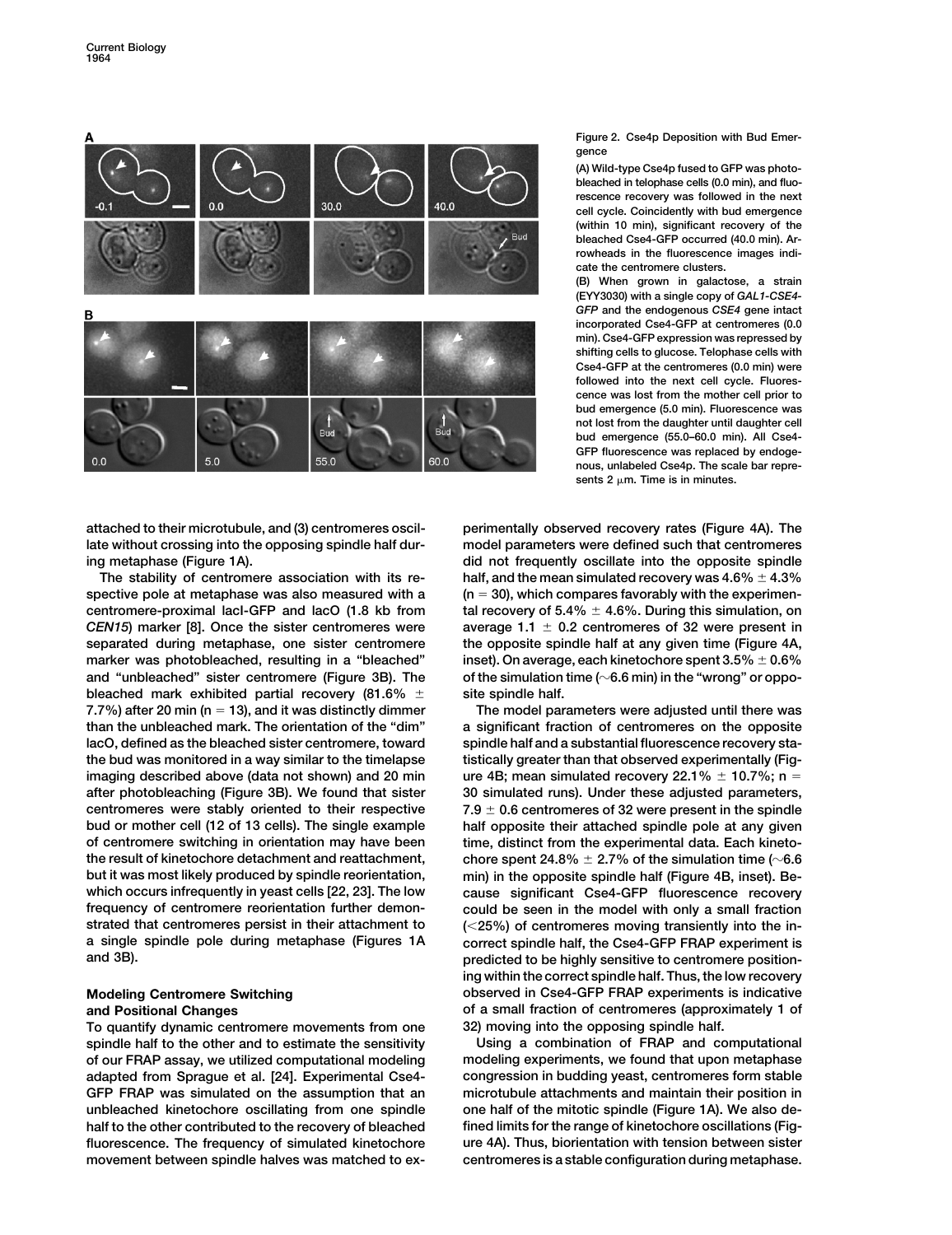

of fluorescence recovery. Average fluorescence recovery was low<br>  $(5.4\% \pm 4.6\%$  after 12 min), indicating that Cse4p was a stable<br>
meres in metaphase exhibited a limited number of translocations protein component of the kinetochore and that centromeres re-<br>mained positioned within their respective spindle half after meta-<br>The scale bar represents 1  $\mu$ m. Time is in minutes. **phase congression. The white arrowhead indicates the bleached Cse4-GFP cluster, and the black arrowhead indicates the unbleached Cse4-GFP cluster.**

**was confirmed by FRAP of a single centromere proximal marker. A of kinetochore microtubule attachment that kinetoseparated lacI-GFP and lacO spot proximal to the centromere (1.8 chores experience in tissue cells [25]. kb from** *CEN15***) was photobleached (0.0 min), and the orientation of the bleached spot along the mother-bud axis was monitored Conclusions after 20 min to measure the frequency of switching orientation. Substantial fluorescence recovery was observed for lacI-GFP; how- We developed a FRAP-based assay to define the dyever, the differential fluorescence allowed us to distinguish the namics of kinetochore assembly, attachment, and posi**bleached (F<sub>bi</sub>; dim; white arrowhead) from the unbleached (F<sub>ubi</sub>, tion during budding-yeast mitosis. The budding-yeast<br>bright; black arrowhead) centromere spot. The relative fluorescence contromere histone-H3 Cse4n is as bright; black arrowhead) centromere spot. The relative fluorescence<br>intensity was determined for each chromosome marker. Orientation<br>of sister centromeres was persistent in 12 of 13 experiments. These<br>results demonstrated **cell cycle. Cse4p replaced old protein at the centromere, their orientation or position to the opposing spindle half upon metaphase biorientation. The scale bar represents 2 m. Time is in and we propose this as a mechanism for kinetochore**



**Figure 4. Computational Modeling Predicts Low-Frequency Half Spindle Switching Events**

**The low FRAP observed for Cse4-GFP was modeled to define the frequency of half spindle crossover events by generating a FRAP simulation of dynamic centromeres.**

**(A) Simulated average fluorescence recovery (red) was matched to the average experimental recovery (green) to determine the number of centromeres that were found in the opposing spindle half. The inset shows simulated fluorescence images that display fluorescence of Cse4-GFP (green) relative to spindle poles (red) immediately after photobleaching (0 min) and at the final simulation time point (6 min). The low fluorescence recovery was similar to that observed experimentally (Figure 3A). The inset distribution plot shows the average number of centromeres moving to the opposite** spindle half (1.1  $\pm$  0.2 of 32) at any given time.

**(B) For modeling high-fluorescence recovery, the frequency of cen-**Figure 3. Stable Centromere Attachment and Position during Meta-<br>phase the computational model. Increased fluorescence recovery (red plot<br>(A) Cse4-GFP-labeled centromeres were photobleached (0.0 min)<br>during metaphase. Flu cence recovery, predicted an average of 7.9  $\pm$  0.6 of 32 centromeres

**(B) The persistent centromere orientation between spindle poles This tension state may be analogous to the stabilization**

**minutes. detachment and chromosome randomization. With stable bioriented kinetochore-microtubule attachment, ki-**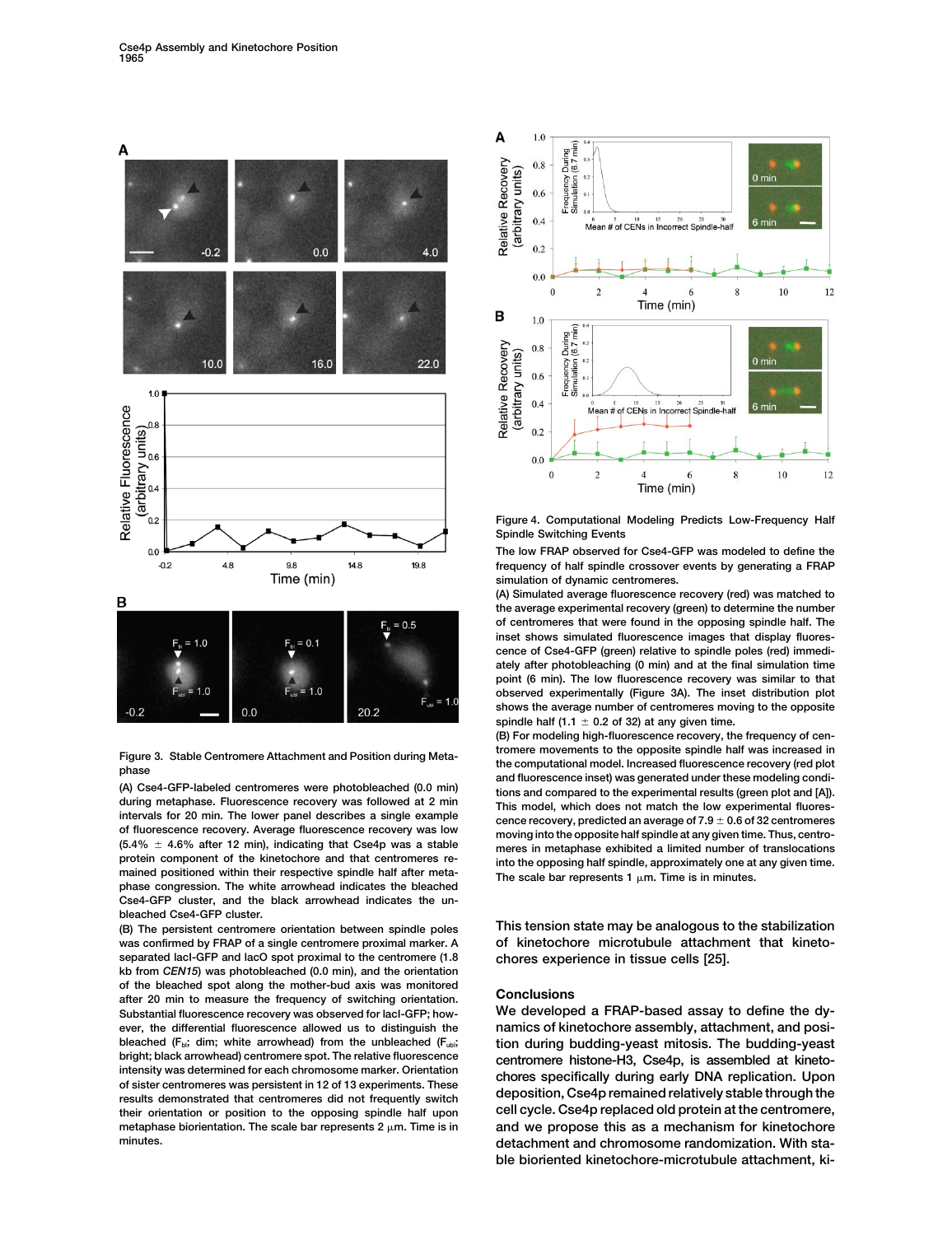**netochores congress and persist in their respective half References** spindles without detaching from their microtubule. Thus,<br>centromere dynamics are limited by stable attachment<br>and regulated microtubule dynamics to remain in a<br>metaphase state.<br>metaphase state. The state of centromeric chr

All cell culture and imaging media preparations were performed as *kinase Ipl1/Aurora allows the absence of tension*<br>All cell culture and the absence of tension to activate the absence the absence the absence the absence described [10, 26]. Cse4-GFP was followed with KBY2010 (MATa spindle checkpoint. Genes Dev. 15, 3118–3129.<br>
trp1-63, leu2-1, ura3-52, his3∆200, lys2-801, cse4::HB [hygromycin 5. Stern, B.M., and Murray, A.W. (2001). Lack o trp1-63, leu2-1, ura3-52, his3∆200, lys2-801, cse4::HB [hygromycin b. Stern, B.M., and Murray, A.W. (2001). Lack of tension at kineto-<br>chores activates the spindle checkpoint in budding yeast. Curr, contromere movements we **chores activates the spinolist in budding in the spinolist in the spinolist in the spinolist in the spinolist in the spinolist in the spinolist in the spinolist in the spinolist in the spinolist in the spinolist in the sp** measured with CEN15 (1.8)-GFP (MATa ade2, his3, trp1, ura3, leu2,<br>can1, Lacl-NLS-GFP:HIS3, and LacO::URA3 [1.8 Kb from CEN15]) 6. Tanaka, T., Fuchs, J., Loidl, J., and Nasmyth, K. (2000). Cohesin<br>[3] Ear CSE4 CER overays p [8]. For CSE4-GFP overexpression followed by gene promotor shut-<br>off experiments, cells (EYY3030: MATa *ura3-1*, *leu2-3,112, his3-11*,<br>
the 1-1, can1-100, and ade2-1 pJ4-1) were grown for approximately<br>
the 3-499. The me

that of experiments with GFP-Tub1 in mitotic spindles [26, 28]. One Cells 6, 765–773.<br>
cluster of Cse4-GFP fluorescence was photobleached in metaphase 10. Pearson, C.G., N **cells with a short 35 ms exposure of focused 488 nm laser light. A (2001). Budding yeast chromosome structure and dynamics** five-plane fluorescence Z series (0.5  $\mu$ m steps at 2, 10, or 20 min<br>intervals) was acquired immediately after laser exposure for the 11. Straight, A.F., Marshall, W.F., and Murray, A **determination of the fluorescence photobleaching and recovery. in living budding yeast: Anaphase A but no metaphase plate. Time-lapse imaging and recovery techniques were previously de- Science** *277***, 574–578. sured by the placement of a 5 by 5 pixel region around the localized Bloom, K. (2003). Yeast kinetochores do not stabilize Stu2pfluorescence, and the integrated intensity was collected. Intracellu- dependent spindle microtubule dynamics. Mol. Biol. Cell** *14***, lar background levels were then subtracted to determine the total 4181–4195. Cse4-GFP fluorescence intensity. 13. Collins, K., Furuyama, S., and Biggins, S. (2004). Ubiquitin-pro-**

A MATLAB (version 6.0, The Math Works, Natick, MA)-based com-<br>
puter program was used for simulating the Cse4-GFP FRAP experi-<br>
ment. The dynamics of kinetochore microtubules and subsequent<br>
ment. The dynamics of kinetocho

**1962/DC1/. 573–586.**

We thank Dr. S. Biggins and K. Collins for helpful discussions and<br>
communication of unpublished results and Dr. J. Deluca, K. (2001). Genes involved in sister chromatid separation and segre-<br>
Mythreye, and J. Molk for cri

**Received: June 23, 2004 6139. Published: November 9, 2004 463–473.**

- 
- **metaphase state. tion of centromeric chromatin. Curr. Opin. Genet. Dev.** *11***, 182–188.**
- **Experimental Procedures 3. Biggins, S., and Walczak, C.E. (2003). Captivating capture: How microtubules attach to kinetochores. Curr. Biol.** *13***, R449–R460.**
- **Yeast Strains and Cell Culture 4. Biggins, S., and Murray, A.W. (2001). The budding yeast protein**
	-
	-
	-
	-
- **9. Goshima, G., and Yanagida, M. (2001). Time course analysis of Imaging Techniques precocious separation of sister centromeres in budding yeast:** Continuously separated or frequently reassociated? Genes
	- 10. Pearson, C.G., Maddox, P.S., Salmon, E.D., and Bloom, K.
	- **intervals) was acquired immediately after laser exposure for the 11. Straight, A.F., Marshall, W.F., and Murray, A.W. (1997). Mitosis**
	- 12. Pearson, C.G., Maddox, P.S., Zarzar, T.R., Salmon, E.D., and
- **teasome-mediated proteolysis contributes to the exclusive censimulation Methods**<br>A MATLAB (version 6.0, The Math Werks, Natiok, MA) based com ant. Curr. Biol. 14, this issue, 1968–1972.
	-
	-
	-
- **17. Stoler, S., Keith, K.C., Curnick, K.E., and Fitzgerald-Hayes, M. Supplemental Data (1995). A mutation in CSE4, an essential gene encoding a novel Supplemental Experimental Procedures for this article are avail- chromatin-associated protein in yeast, causes chromosome able at http://www.current-biology.com/cgi/content/full/14/21/ nondisjunction and cell cycle arrest at mitosis. Genes Dev.** *9***,**
- **18. Meluh, P.B., Yang, P., Glowczewski, L., Koshland, D., and Smith, M.M. (1998). Cse4p is a component of the core centromere of Acknowledgments** *Saccharomyces cerevisiae***. Cell** *<sup>94</sup>***, 607–613.**
	-
	- **histone variant Cse4p from histone H3. Mol. Cell. Biol.** *19***, 6130–**
- **Revised: August 16, 2004 21. Neff, M.W., and Burke, D.J. (1991). Random segregation of chro-Accepted: August 17, 2004 matids at mitosis in Saccharomyces cerevisiae. Genetics** *127***,**